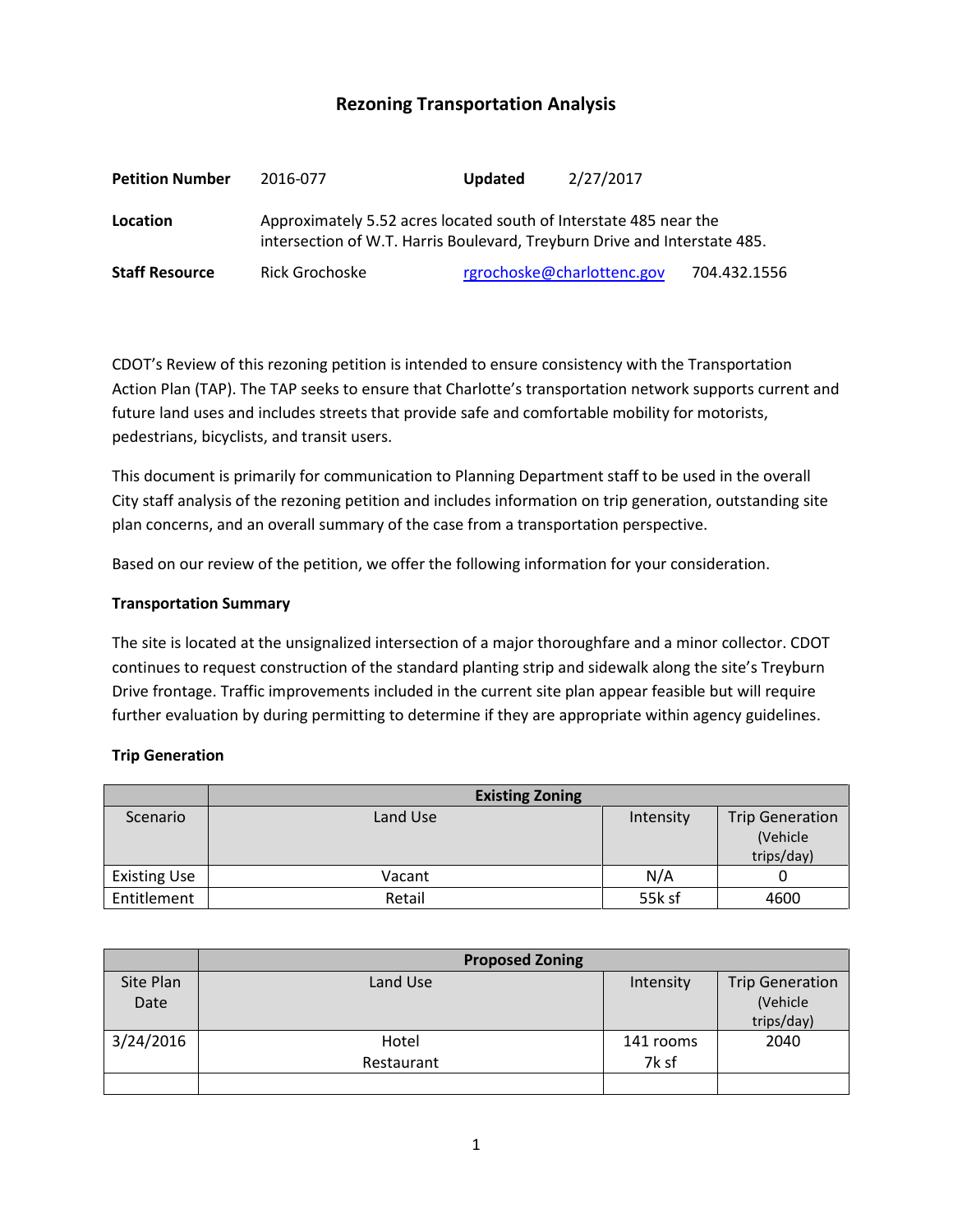#### **Resolved Issues**

N/A

# **Outstanding Issues**

- 1. The petitioner should revise the site plan to replace the existing 4' planting strip and 4' sidewalk and provide an 8' planting strip and 6' sidewalk along the site's Treyburn frontage. Coordination with Mr. Peter Grisewood (EPM Urban Forestry, 704-336-4258) is recommended to determine how the mature, existing street trees and/or tree replace needs to be coordinated with the above City sidewalk and planting strip requirements.
- 2. The petitioner should revise the site plan's Transportation conditional note 3. to remove the reference to "stamped asphalt" and add ", upon CDOT approval." CDOT does not allow stamped asphalt within the public right-of-way and, because Treyburn is classified as a collector, it is unlikely that a raised intersection will be in agreement with CDOT goals for this type of facility. Further evaluation can be made during permitting to determine if this treatment is acceptable.
- 3. The petitioner should revise the site plan to add a note specifying dedication and fee simple conveyance of all rights of way to the City before the site's first building certificate of occupancy is issued. CDOT requests right of way set at 2' behind back of sidewalk.
- 4. If WT Harris improvement has not been discussed with NCDOT, CDOT recommends the petitioner revise transportation note 4 to add ", upon NCDOT approval." and add a commitment that all transportation improvements will be approved and constructed before the site's first building certificate of occupancy is issued or phased per the site's development plan.

# **Advisory Information**

The following are requirements of the developer that must be satisfied prior to driveway permit approval. We recommend that the petitioner reflect these on the rezoning plan as-appropriate.

- 1. According to the City of Charlotte's Driveway Regulations, CDOT has the authority to regulate/approve all private street/driveway and public street connections to the right-of-way of a street under the regulatory jurisdiction of the City of Charlotte.
- 2. Adequate sight triangles must be reserved at the existing/proposed street entrance(s). Two 35' x 35' sight triangles are required for the entrance(s) to meet requirements. All proposed trees, berms, walls, fences, and/or identification signs must not interfere with sight distance at the entrance(s). Such items should be identified on the site plan.
- 3. The proposed driveway connection(s) to Treyburn Drive. will require a driveway permit to be submitted to CDOT for review and approval. The exact driveway location(s) and type/width of the driveway(s) will be determined by CDOT during the driveway permit process. The locations of the driveway(s) shown on the site plan are subject to change in order to align with driveway(s) on the opposite side of the street and comply with City Driveway Regulations and the City Tree Ordinance.